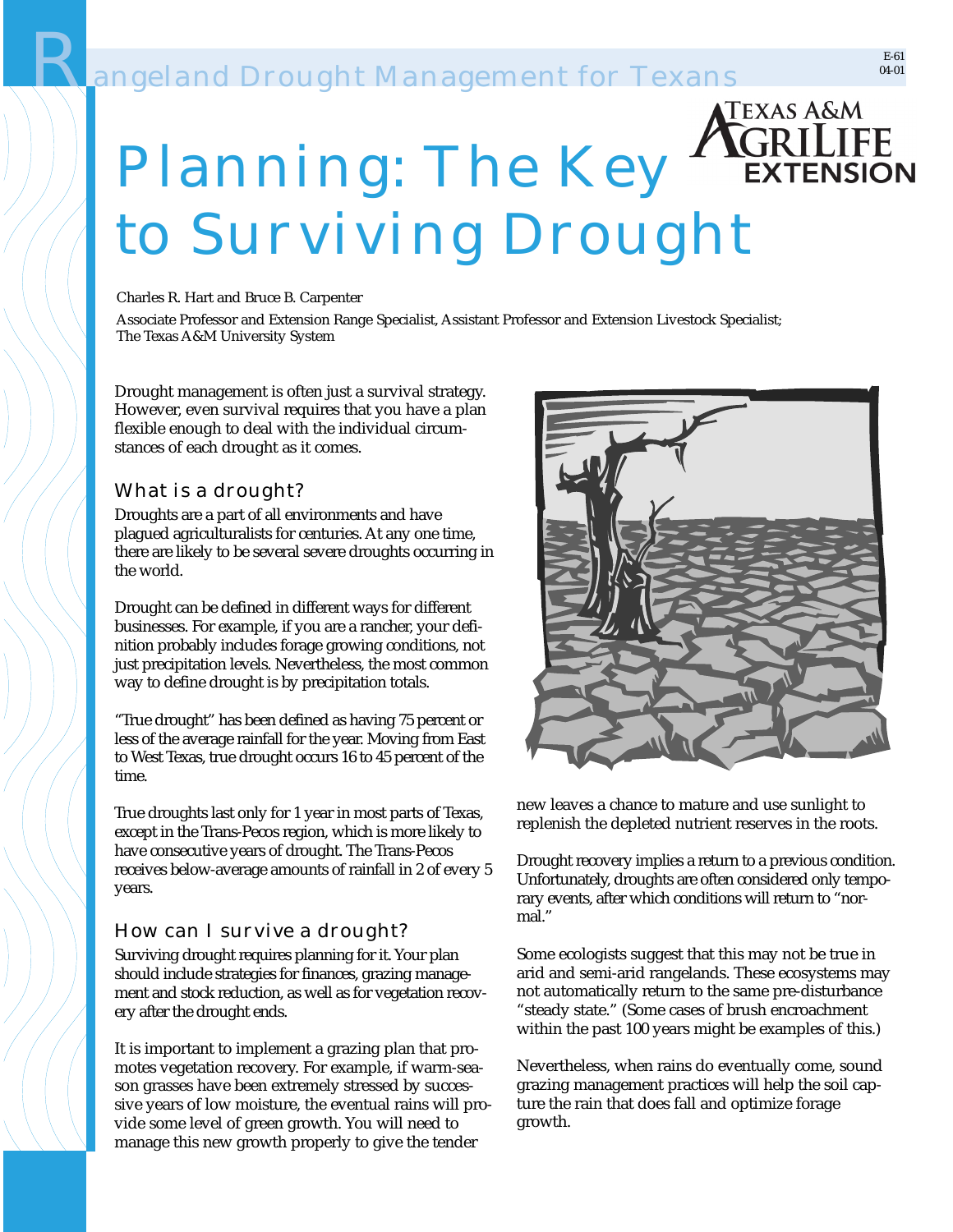

Figure 1. Process for deciding what to do when a drought occurs.

#### How to devise your drought-survival plan

Planning to survive a drought involves selecting the right things to do. The Total Resource Management Program in Texas focuses on a process that helps ranchers make good choices. The program's eight-step approach (Fig.1) helps you consider the problem from a total resource perspective and form a drought survival plan.

#### Prioritize your strategic ranch goals

To form an effective plan, first determine your desired end point. Develop specific, measurable, attainable and trackable goals for your operation.

One goal for drought management might be just keeping the ranch. Other strategic goals might include:

- Maintaining the ranch's value and equity if land sales become necessary
- Preventing long-term damage to forage
- Maintaining livestock financial equity, or
- Keeping the integrity of a breeding herd intact.

## List available resources to use during a drought

Keep a general listing of resources available or places that can provide them when a drought occurs. Such a list might include hay or other feed sources, grazing pasture to send livestock to, or potential buyers and/or marketing options for livestock reductions.

Identifying these sources ahead of time can help you take quick action when needed.

#### Select appropriate enterprises

Drought affects various ranch enterprises in different ways. For example, wildlife and livestock enterprises compete somewhat for existing vegetation. But wildlife may be better able than livestock to use woody browse species, which are less affected by short-term droughts than are the herbaceous plants consumed by livestock.

Make sure you have an appropriate mix of livestock classes for the frequency of droughts in your area. In more arid locations such as West or South Texas, where droughts are more common, consider including "stocker animals" as part of the herd mix to accommodate flexible stocking techniques. Often, in less severe droughts, these animals can be sold without sacrificing the integrity of the breeding herd.